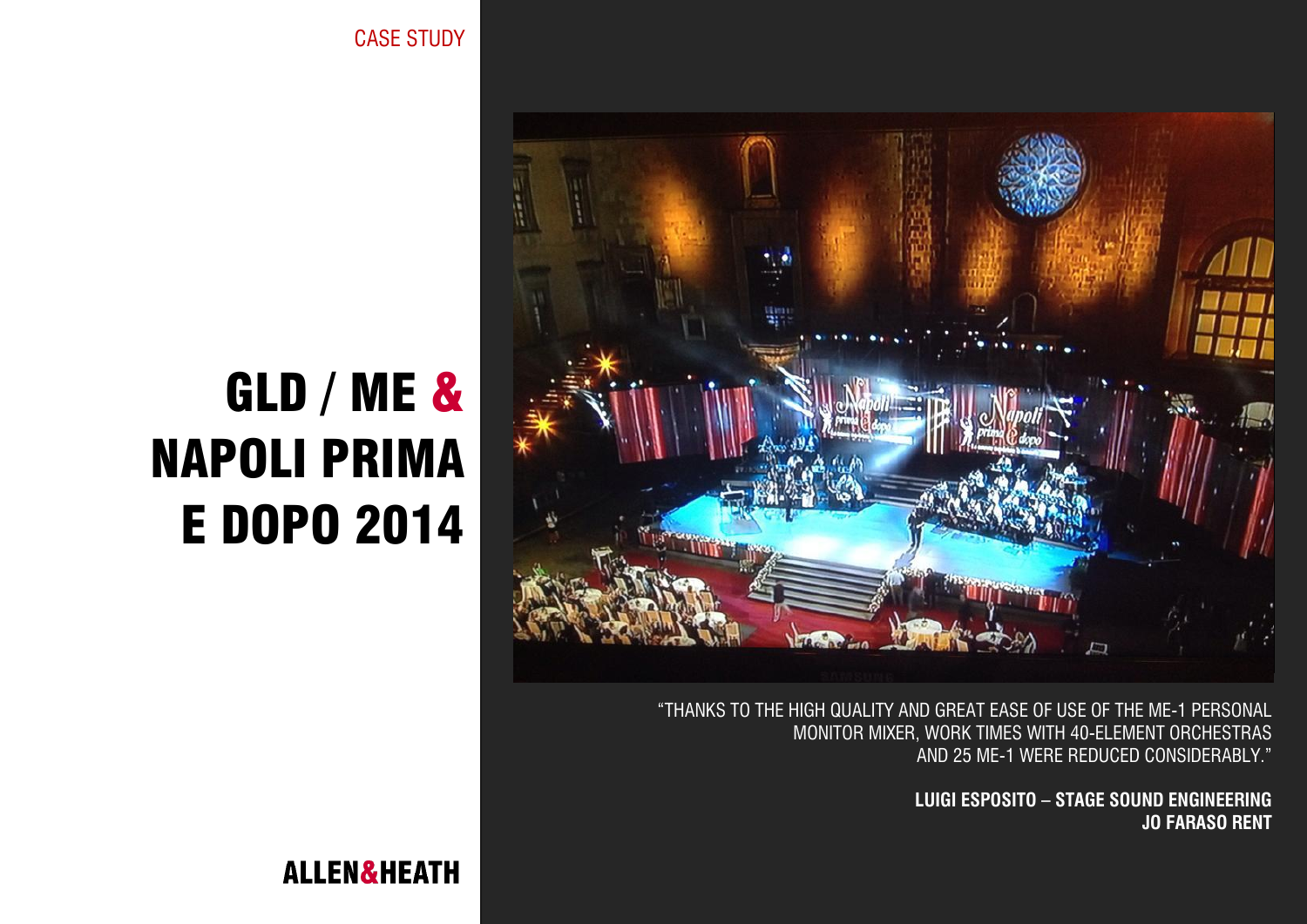

# GLD / ME & NAPOLI PRIMA E DOPO 2014

### **The Requirement**

Held annually since 1983, Napoli Prima e Dopo is a music festival dedicated to the history of Neapolitan music, which is aired on Italy's RAI1 TV channel. PA company, Jo Farase Rent, supplied the audio system for the event, which included a 40 element orchestra.

# **ALLEN&HEATH**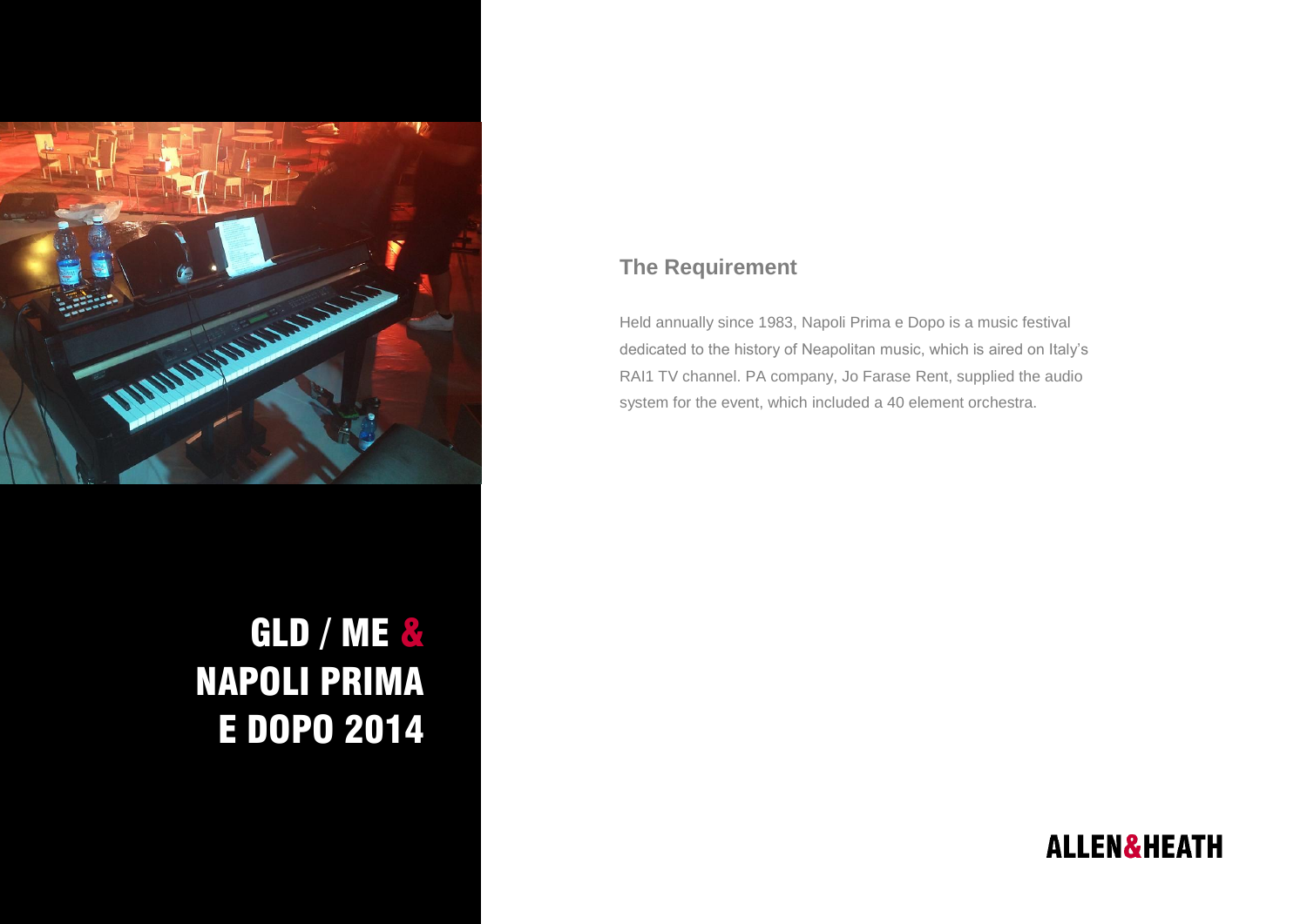#### **The Solution**

The 40-strong orchestra used 25 ME-1 personal monitor mixers on stage, connected to an AR2412 remote IO audio rack, which in turn connected to the GLD-80 FOH mixer. The ME-1s had access to the whole series of 40 channels, and were programmed by the engineer to provide different mixes for different groups or individuals to make it easy for the musicians to use. Thanks to the ME-1s the sound check for the orchestra only took 20 minutes!

In addition to the AR2412, 2 AR84 IO racks were also employed at FOH, and a Dante module was also installed in the GLD-80.

Other consoles used by Jo Farase Rent for Napoli Prima E Dopo included a Yamaha CL5 for Monitors and a Soundcraft SI1 and SI Expression for broadcast.

Each mixer had its own communication protocol (dSnake, EtherSound, Madi, etc.) but all consoles communicated via Dante and the clock was generated by Focusrite Rednet 6.